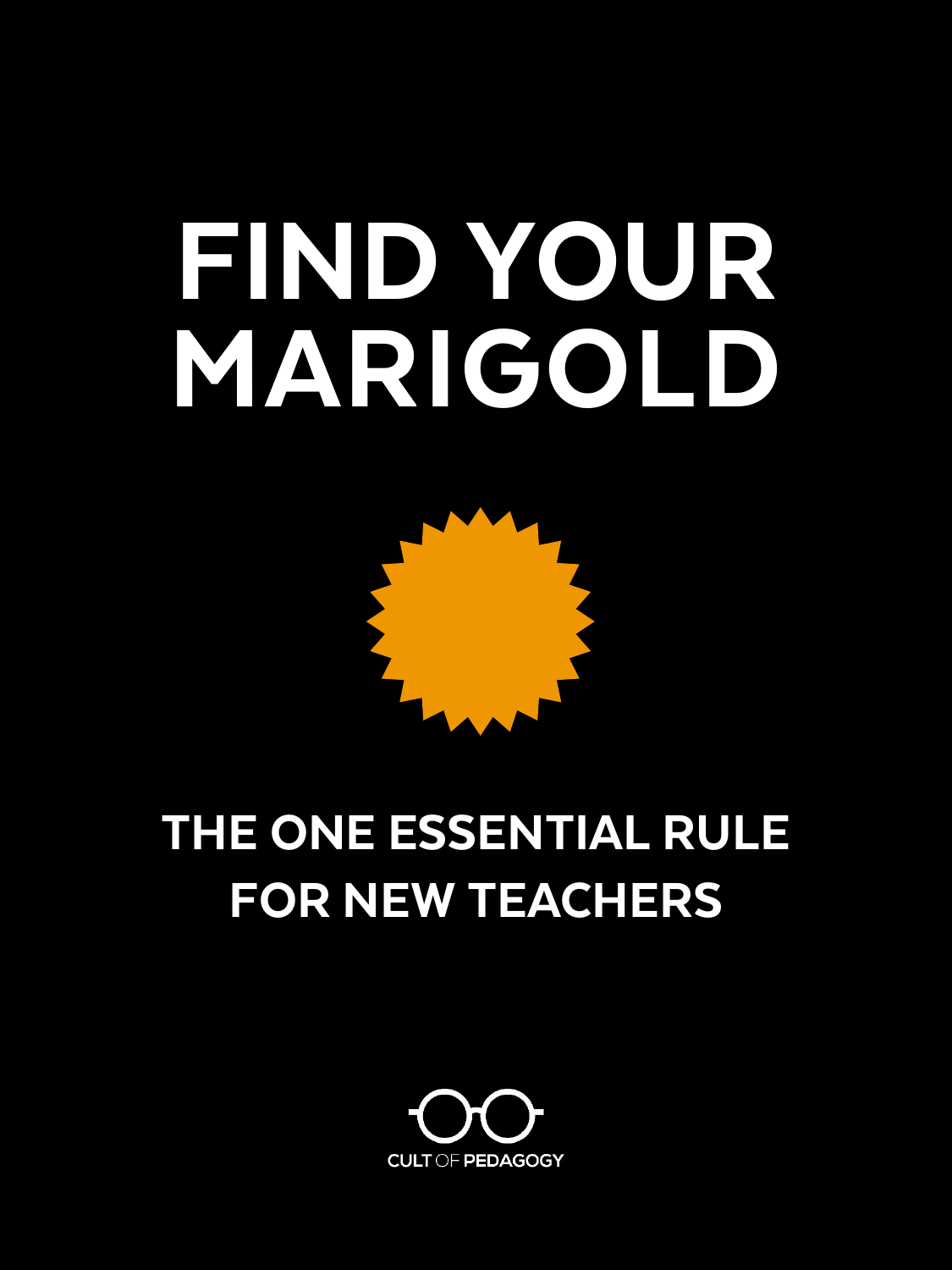### FIND YOUR MARIGOLD: THE ONE ESSENTIAL RULE FOR NEW TEACHERS

**JENNIFER GONZALEZ**

CULT OF PEDAGOGY

Welcome to your first year of teaching. This year will test you more intensely than just about anything you've done up to now. It will deplete all your energy, bring you to tears, and make you question every talent or skill you thought you had. But all these tests, if you approach them the right way, will leave you better and stronger than you are today.

Advice is available everywhere you look, and some of it is very good. Still, with everything you have to do right now, it's easy to get overwhelmed by the sheer volume of it all. And the fact is, a lot of those tips won't work very well if you fail to follow this one essential rule:

*Surround yourself with good people.*

By finding the positive, supportive, energetic teachers in your school and sticking close to them, you can improve your job satisfaction more than with any other strategy. And your chances of excelling in this field will skyrocket. Just like a young seedling growing in a garden, thriving in your first year depends largely on who you plant yourself next to.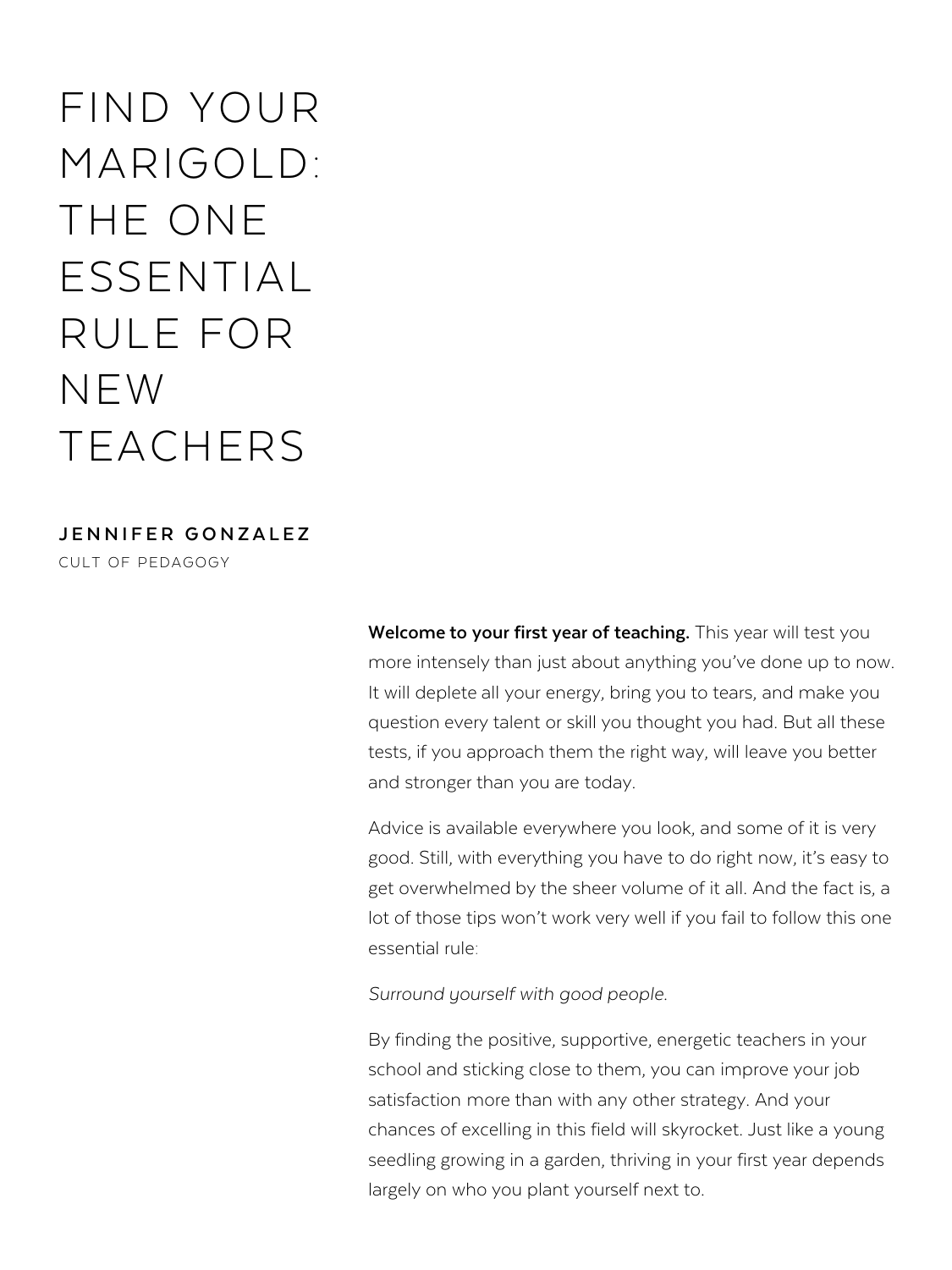#### **THE MARIGOLD EFFECT**

Many experienced gardeners follow a concept called *companion planting*: placing certain vegetables and plants near each other to improve growth for one or both plants. For example, rose growers plant garlic near their roses because it repels bugs and prevents fungal diseases. Among companion plants, the marigold is one of the best: It protects a wide variety of plants from pests and harmful weeds. If you plant a marigold beside most any garden vegetable, that vegetable will grow big and strong and healthy, protected and encouraged by its marigold.

Marigolds exist in our schools as well—encouraging, supporting and nurturing growing teachers on their way to maturity. If you can find at least one marigold in your school and stay close to them, you will grow. Find more than one and you will positively thrive.

Few teachers will be lucky enough to be planted close to a marigold—being assigned to one as a mentor, co-teacher, or team leader will be rare. You will have to seek them out. You can identify them by the way they congratulate you on arrival, rather than asking why anyone would want this godforsaken job. Or by the way their offers to help sound sincere. Or just by how you feel when you're with them: Are you calmer, more hopeful? Excited to get started on a teaching task? Comfortable asking questions, even the stupid ones? If you feel good around this person, chances are they have some marigold qualities.

Once you've identified your marigolds, make an effort to spend time with them. Having a hard day? Go to your marigolds. Not understanding how to operate the grade reporting system? Go to your marigolds. Confused by something the principal said at the faculty meeting? Marigolds. They may be on the other side of the building, out of your grade or subject area, or otherwise less convenient to reach than others. If your school is especially toxic, you might have to find your marigolds in another school, or even online. Make the effort. It's worth the trouble.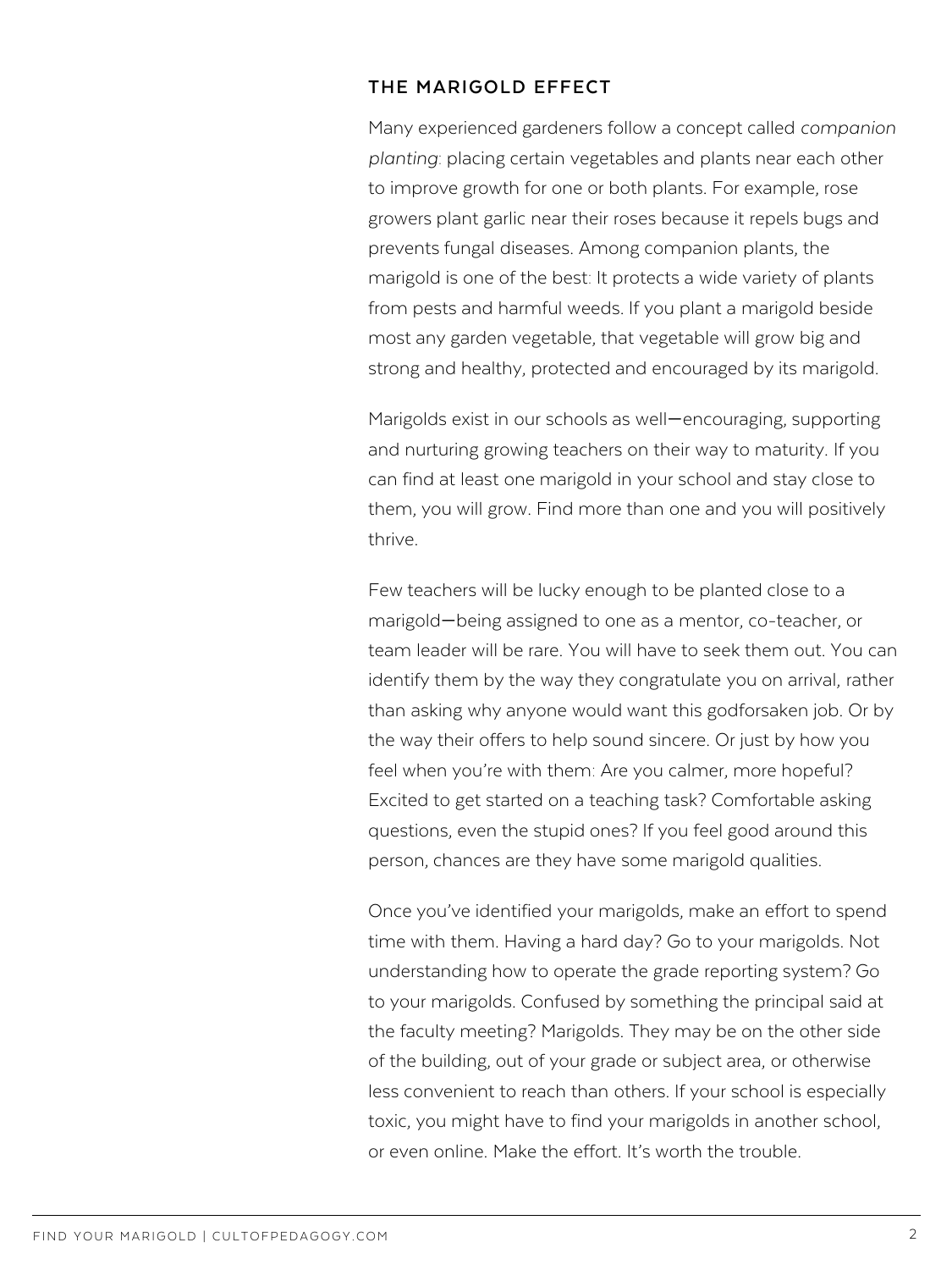#### **BEWARE THE WALNUT TREES**

While seeking out your marigolds, you'll need to take note of the walnut trees. Successful gardeners avoid planting vegetables anywhere near walnut trees, which give off a toxic substance that can inhibit growth, wilt, and ultimately kill nearby vegetable plants. And sadly, if your school is like most, walnut trees will be abundant. They may not seem dangerous at first. In fact, some may appear to be good teachers—happy, social, well-organized. But here are some signs that you should keep your distance: Their take on the kids is negative. Their take on the administration is negative. Being around them makes you feel insecure, discouraged, overwhelmed, or embarrassed.

WALNUT TREES ARE POISON. Avoid them whenever you can. If you don't, they will start to infect you, and soon you'll hate teaching as much as they do.

Doing this may be a challenge: Your supervisor might be a walnut tree. You may be co-teaching with one. You might work on a whole team of walnut trees, spending hours with them every week. Touching base with your marigolds will help flush out the toxins that build up from contact with the walnut trees. On top of that, simply identifying certain co-workers as walnut trees can help dilute their power over you. If I'd had a label I could mentally place on certain people in the schools where I worked, they would have had far less of an impact on me.

So in the spirit of identification, here are some common walnut tree varieties to look out for:

**Kid-Hatin' Kate**, who will snort every time you share a positive anecdote about your students. Spend enough time with her and you'll believe every single one of them is a lying, cheating little sneak and you're a fool if you think otherwise.

**Retirement Dan**, who regularly reports on how many years he has left before he's "outta here." He then adds with a chuckle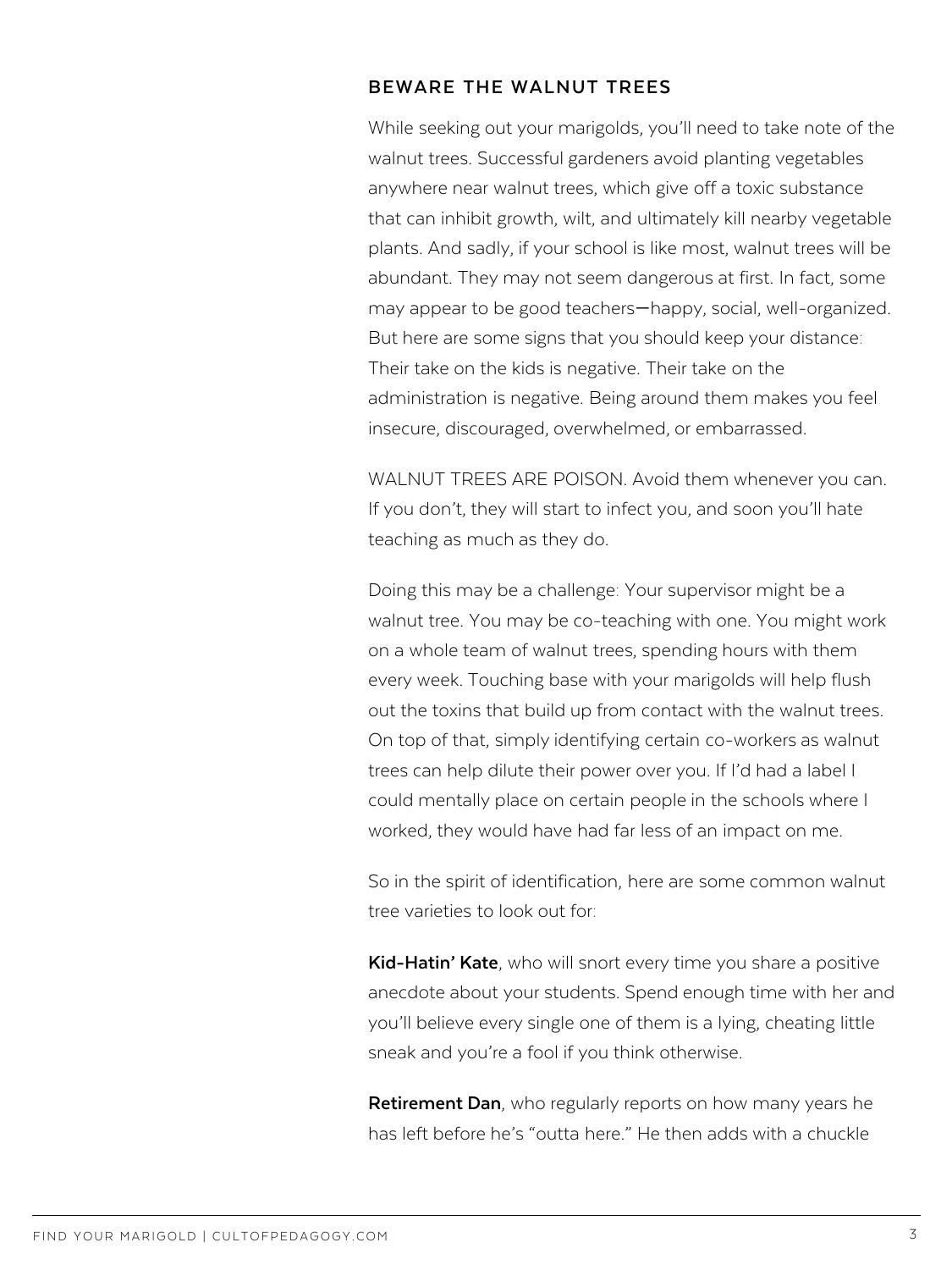that you have about thirty, right? Dan will find your enthusiasm about school "cute," but will then tell you to "just wait…it'll wear off."

**Twenty-Page Tina**, who sets impossibly high standards for her students and brags when kids fail. You had your kids write a fivepage paper? Tina assigned twenty. Your mid-term had fifty questions? Tina's had a hundred and fifty, and only a dozen kids passed it. The students say her exams are the only ones they ever have to study for. After talking to Tina, you'll feel the urge to triple your kids' workload and add at least ten trick questions to your assessments, just to get your average down.

**Badass Bobby**, who overhears you talking about your students acting up in class and says, "They would never try that crap in my room." Whenever you leave a conversation with him, you go and scream at your kids.

**Hattie-Who-Hates-the-Principal**. Self-explanatory.

**Lawsuit Steve**, who sees you touch a student's forearm and says you better watch out. He "had to give up hugs years ago" and is always reminding you to "be careful."

**My-Time Margaret**, who counts the number of minutes she got for lunch, complains about serving one more day of car-rider duty than anyone else, and knows precisely what time she's legally required to be in the building each day (not a minute earlier).

And **Good-Old-Days Judy**, who hates anything new and never fails to mention how much better things used to be.

Be especially vigilant during PDs, when you'll find yourself in a veritable forest of walnut trees. It will be the worst when the presenter asks you to perform some task—read student work, for example—in groups. The trees will slowly turn toward the center, leaves rustling, snarky comments dropping off their branches like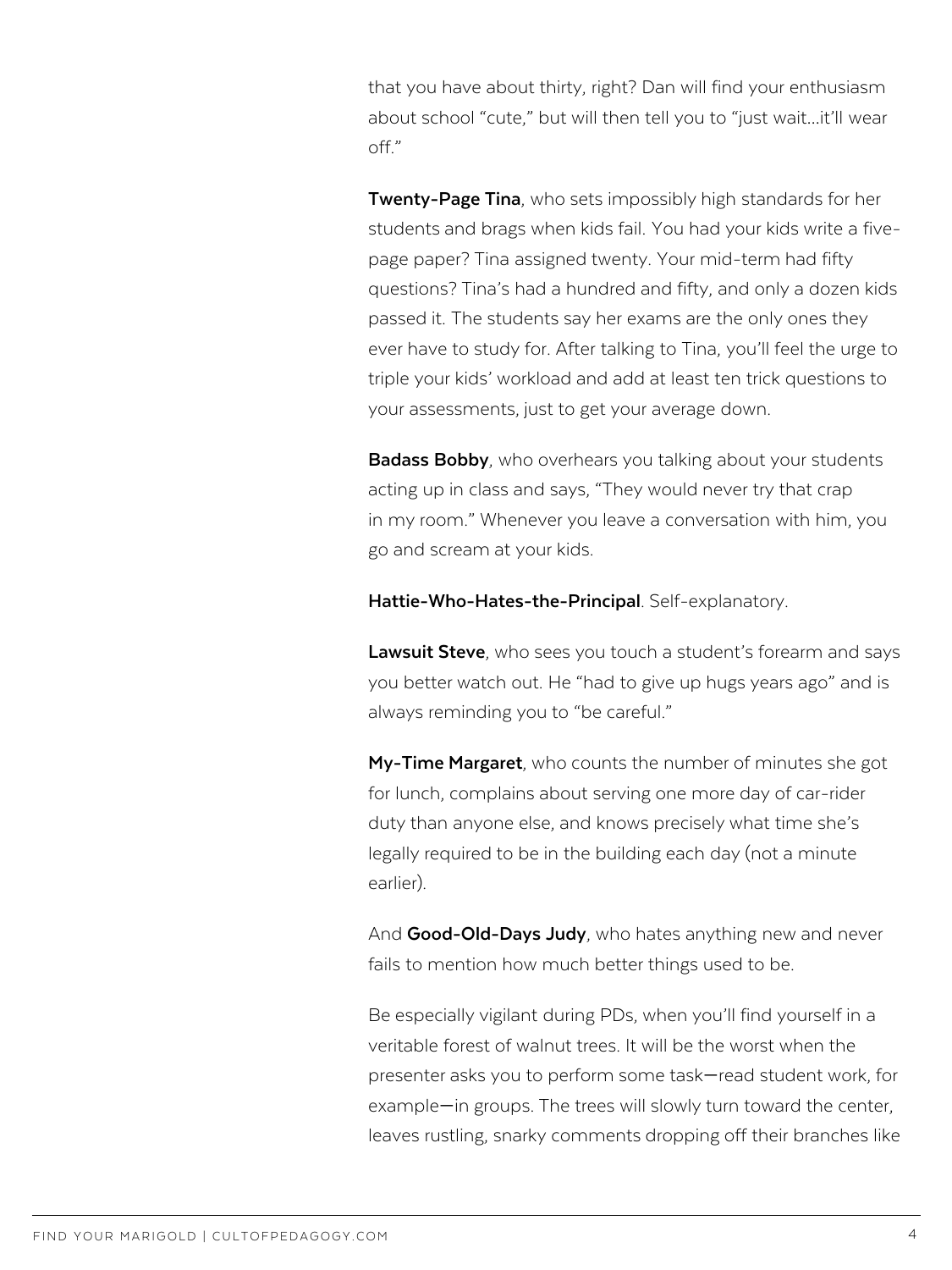walnuts whacking the table. It won't matter how potentially interesting the activity might be, as soon as they huddle up it will be snark, snark, ugly, ugly, hate, hate. When this happens, recognize that you are surrounded, hold tight to your roots, and remember your marigolds.



#### **GET WHAT YOU CAN, WHERE YOU CAN**

Your search for marigolds will yield imperfect results: Not everyone is all-marigold or all-walnut tree. There will be some in the building who just make you happy—go to them for a mood boost. Some who aren't terribly good at the teaching part, but love the kids to death—seek them out when you need to be reminded of how much you love them, too. Others will take care of you—encourage you to rest, slack off a little, not beat yourself up. And some who are intensely into the craft, who always have a great strategy on hand and keep up on current research—they can really help you stretch your abilities. Learn who has what marigold qualities and get what you can from each of them.

Finally, try to find some compassion for the walnut trees. Their toxicity comes from a place of real pain, and they themselves probably fell under the influence of the walnut trees who came